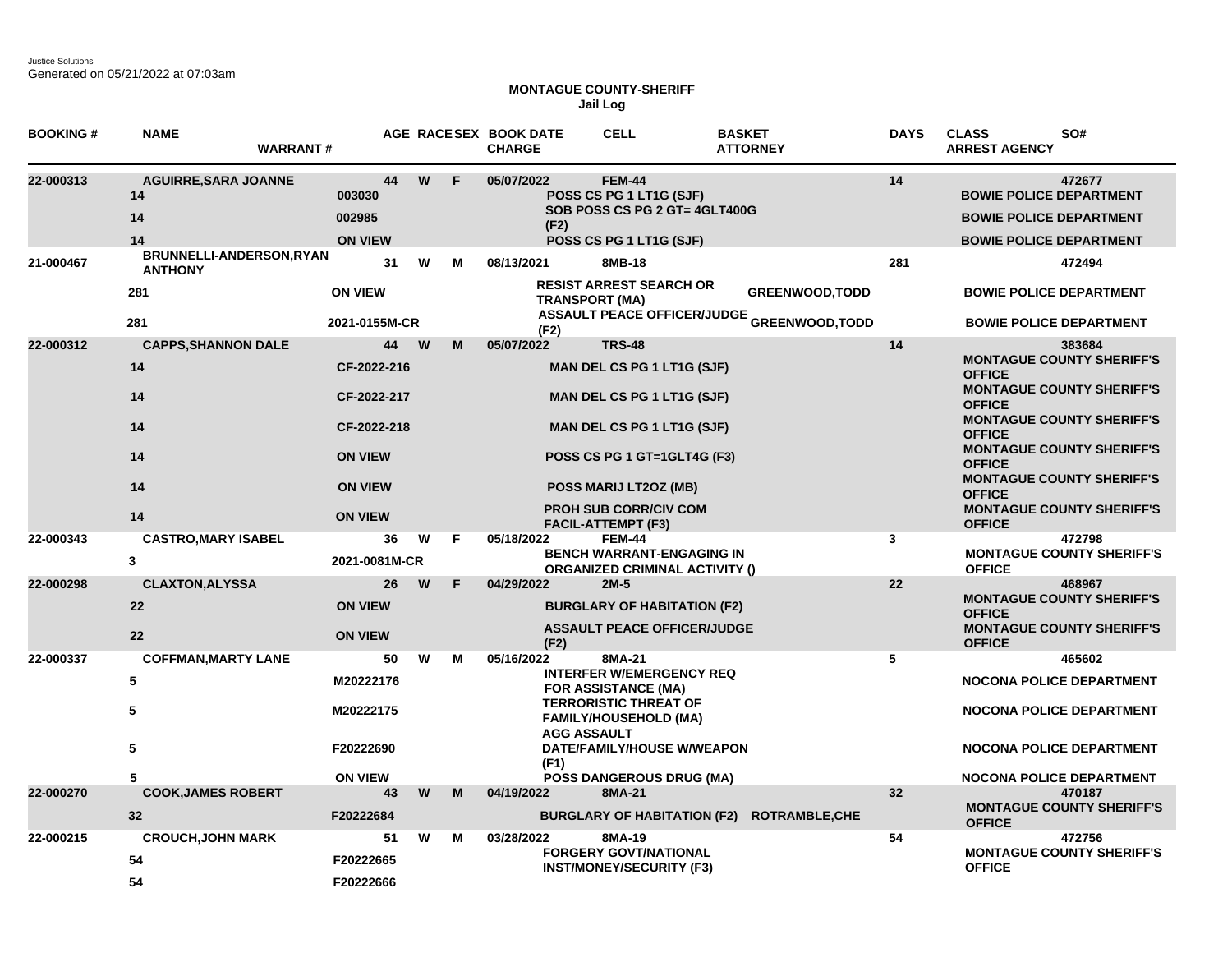|           | 54<br>54                                             | F22-6J4<br>CR22-00138                               |   |   | <b>FORGERY GOVT/NATIONAL</b><br><b>INST/MONEY/SECURITY (F3)</b><br><b>FORGERY GOVT/NATIONAL</b><br><b>INST/MONEY/SECURITY (F3)</b><br><b>FORGERY GOVT/NATIONAL</b><br><b>INST/MONEY/SECURITY (F3)</b> |                        |    | <b>MONTAGUE COUNTY SHERIFF'S</b><br><b>OFFICE</b><br><b>MONTAGUE COUNTY SHERIFF'S</b><br><b>OFFICE</b><br><b>MONTAGUE COUNTY SHERIFF'S</b><br><b>OFFICE</b> |
|-----------|------------------------------------------------------|-----------------------------------------------------|---|---|-------------------------------------------------------------------------------------------------------------------------------------------------------------------------------------------------------|------------------------|----|-------------------------------------------------------------------------------------------------------------------------------------------------------------|
| 22-000206 | <b>CRUM, DAWSON STEVE</b>                            | 51                                                  | W | M | 03/25/2022<br>8MB-21                                                                                                                                                                                  |                        | 57 | 384561                                                                                                                                                      |
|           | 57                                                   | 2022-0015M-CR                                       |   |   | <b>SURETY OFF BOND -POSS CS PG</b><br>1 GT 1 G LT 4 G (F3)                                                                                                                                            |                        |    | <b>MONTAGUE COUNTY SHERIFF'S</b><br><b>OFFICE</b>                                                                                                           |
| 22-000311 | <b>CUELLAR, JULIO JUANITO</b><br>16                  | 46<br>003031                                        | W | М | 05/05/2022<br>8M-14<br><b>POSS DANGEROUS DRUG (MA)</b>                                                                                                                                                | <b>ONEY, JEROMIE</b>   | 16 | 384586<br><b>BOWIE POLICE DEPARTMENT</b>                                                                                                                    |
|           | 16                                                   | m20222171                                           |   |   | <b>CRIMINAL TRESPASS (MB)</b>                                                                                                                                                                         | <b>ONEY, JEROMIE</b>   |    | <b>MONTAGUE COUNTY SHERIFF'S</b><br><b>OFFICE</b>                                                                                                           |
| 22-000289 | <b>CUNNINGHAM, ROBERT EARL</b><br>25                 | 32 <sub>2</sub><br>2020-0096-CR                     | W | M | 04/26/2022<br>8MB-18<br><b>MOTION TO REVOKE ASSAULT</b><br><b>FAM/HOUSE MEM IMPEDE</b>                                                                                                                | <b>RENFRO, ZACHARY</b> | 25 | 419423<br><b>BOWIE POLICE DEPARTMENT</b>                                                                                                                    |
|           | 25                                                   | 2021-0177M-CR                                       |   |   | <b>BREATH/CIRCULAT (F3)</b><br><b>MOTION TO REVOKE POSS CS PG</b>                                                                                                                                     |                        |    | <b>BOWIE POLICE DEPARTMENT</b>                                                                                                                              |
| 22-000273 | DIFFENDERFER, JAMEY WADE                             | 40                                                  | W | М | $1 <$ 1G (SJF)<br>04/20/2022<br>8MB-19                                                                                                                                                                |                        | 31 | 455440                                                                                                                                                      |
|           | 31                                                   | <b>ON VIEW</b>                                      |   |   | MAN DEL CS PG 1 GT=4GLT200G<br>(F1)                                                                                                                                                                   | <b>ROTRAMBLE, CHE</b>  |    | <b>MONTAGUE COUNTY SHERIFF'S</b><br><b>OFFICE</b>                                                                                                           |
|           | 31                                                   | CM-2022-214                                         |   |   | <b>POSS DANGEROUS DRUG (MA)</b>                                                                                                                                                                       | <b>ROTRAMBLE, CHE</b>  |    | <b>MONTAGUE COUNTY SHERIFF'S</b><br><b>OFFICE</b>                                                                                                           |
|           | 31                                                   | CM-2022-213                                         |   |   | POSS CS PG 3 LT 28G (MA)                                                                                                                                                                              | <b>ROTRAMBLE,CHE</b>   |    | <b>MONTAGUE COUNTY SHERIFF'S</b><br><b>OFFICE</b>                                                                                                           |
|           | 31                                                   | CM-2022-215                                         |   |   | POSS MARIJ LT2OZ (MB)                                                                                                                                                                                 | ROTRAMBLE, CHE         |    | <b>MONTAGUE COUNTY SHERIFF'S</b><br><b>OFFICE</b>                                                                                                           |
|           | 31                                                   | <b>ON VIEW</b>                                      |   |   | POSS CS PG 1 GT=4GLT200G (F2) ROTRAMBLE, CHE                                                                                                                                                          |                        |    | <b>MONTAGUE COUNTY SHERIFF'S</b><br><b>OFFICE</b>                                                                                                           |
| 22-000203 | <b>DONOHUE, AMBER DISIREE</b><br>59                  | 43<br>2021-0115M-CR                                 | W | F | <b>FEM-44</b><br>03/23/2022<br>FTA-SOB-POSS CS PG 1 LT1G<br>(SJF)                                                                                                                                     |                        | 59 | 472286<br><b>MONTAGUE COUNTY SHERIFF'S</b><br><b>OFFICE</b>                                                                                                 |
| 22-000336 | <b>EDWARDS, STEPHANIE LOUISE</b><br><b>ALEXANDER</b> | 49                                                  | W | F | 05/16/2022<br><b>FEM-44</b>                                                                                                                                                                           |                        | 5  | 381798                                                                                                                                                      |
|           | 5                                                    | 2013-0003M-CR-1-2                                   |   |   | <b>ORDER MODIFYING PROBATION</b><br><b>AND SENTENCE (F2)</b>                                                                                                                                          |                        |    | <b>MONTAGUE COUNTY SHERIFF'S</b><br><b>OFFICE</b>                                                                                                           |
| 22-000285 | <b>FRIE, WENDELL</b><br>26                           | 60<br>2014-0021M-CR                                 | W | M | 04/25/2022<br>8MB-19<br><b>MOTION TO REVOKE-POCS PG1</b><br>GT 4G LT 200G (F2)<br><b>EVADING ARREST DET W/PREV</b>                                                                                    | RENFRO, ZACHARY        | 26 | 468947<br><b>MONTAGUE COUNTY SHERIFF'S</b><br><b>OFFICE</b><br><b>MONTAGUE COUNTY SHERIFF'S</b>                                                             |
|           | 26                                                   | #22-1011                                            |   |   | <b>CONVICTION (SJF)</b>                                                                                                                                                                               |                        |    | <b>OFFICE</b>                                                                                                                                               |
| 22-000347 | <b>HANAFIN, DALE EARNHARDT</b><br>1                  | 18<br><b>ON VIEW</b>                                | W | м | <b>SEG-26</b><br>05/21/2022<br><b>ASSAULT CAUSES BODILY</b><br><b>INJURY FAMILY MEMBER (MA)</b>                                                                                                       |                        | 1  | 472800<br><b>BOWIE POLICE DEPARTMENT</b>                                                                                                                    |
| 22-000244 | <b>HAWTHORNE, JAMES MATTHEW</b><br>44<br>44          | 32 <sub>2</sub><br><b>ON-VIEW</b><br><b>ON-VIEW</b> | W | M | 04/07/2022<br>8M-16<br><b>PUBLIC INTOXICATION (MC)</b><br><b>ESCAPE FROM CUSTODY (MA)</b>                                                                                                             | <b>COLE, TIM</b>       | 44 | 417298<br><b>NOCONA POLICE DEPARTMENT</b><br><b>NOCONA POLICE DEPARTMENT</b>                                                                                |
|           | 44                                                   | <b>ON-VIEW</b>                                      |   |   | <b>RESIST ARREST SEARCH OR</b><br><b>TRANSPORT (MA)</b>                                                                                                                                               | <b>COLE, TIM</b>       |    | <b>NOCONA POLICE DEPARTMENT</b>                                                                                                                             |
|           | 44                                                   | 2017-0169M-CR                                       |   |   | <b>MTR COMM SUPERV - BURGLARY</b><br>OF HABITATION (F2)                                                                                                                                               | <b>COLE, TIM</b>       |    | <b>MONTAGUE COUNTY SHERIFF'S</b><br><b>OFFICE</b>                                                                                                           |
|           | 44                                                   | M20222168                                           |   |   | <b>ASSAULT AGAINST ELDERLY OR</b><br><b>DISABLED INDIVIDUAL (MA)</b>                                                                                                                                  |                        |    | <b>MONTAGUE COUNTY SHERIFF'S</b><br><b>OFFICE</b>                                                                                                           |
|           | 44                                                   | F20222680                                           |   |   | <b>AGG ASSAULT CAUSES SERIOUS COLE, TIM</b><br><b>BODILY INJ (F2)</b>                                                                                                                                 |                        |    | <b>MONTAGUE COUNTY SHERIFF'S</b><br><b>OFFICE</b>                                                                                                           |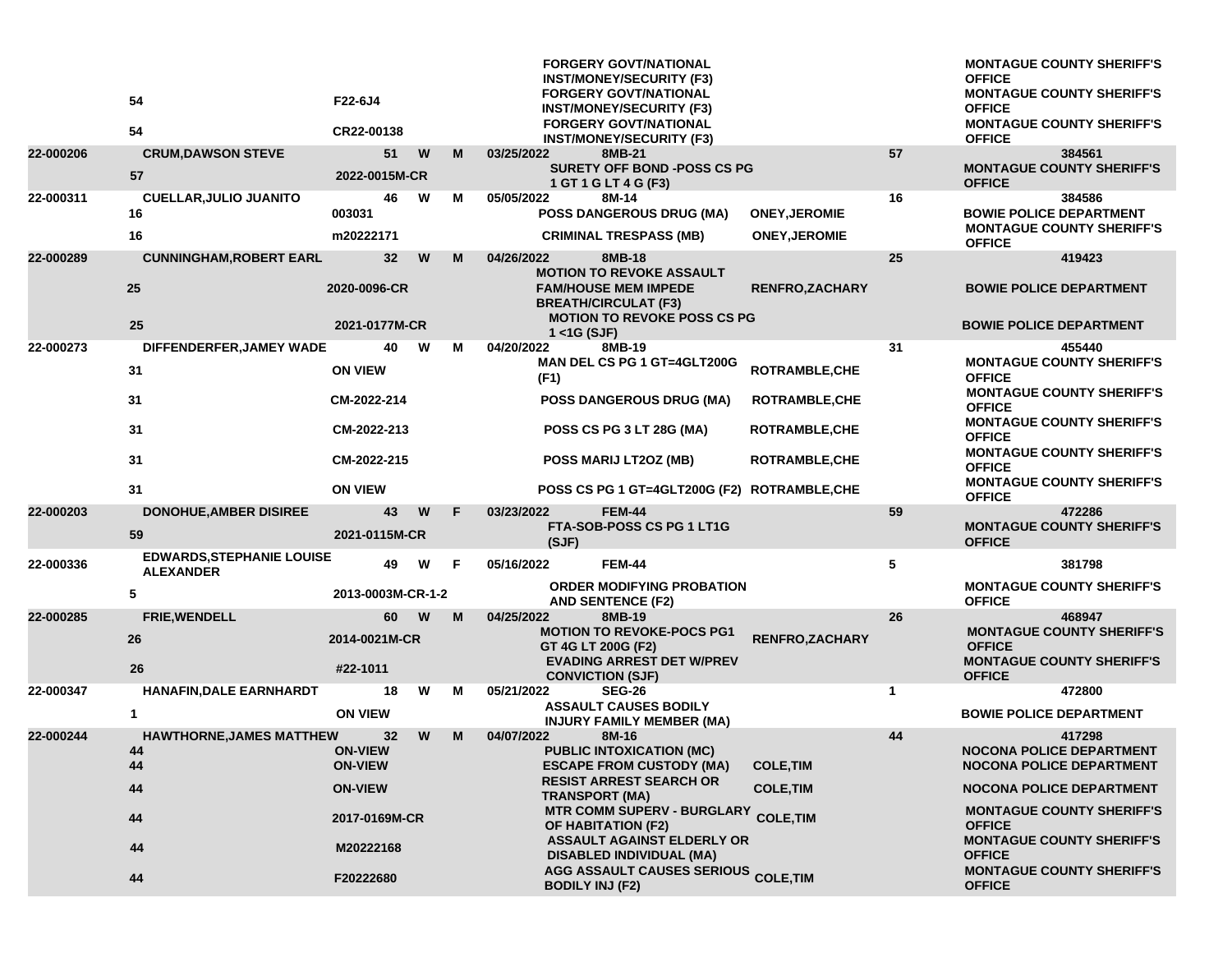|           | 44<br>44                      | M20222169<br>2017-0171M-CR |    |   |   | SURETY OFF BOND - DLWI W/ PREV<br><b>CONVICTION/SUSPENSION W/O</b><br><b>FINANCIAL RESPONSIBILTY (MB)</b><br><b>MTR - BURGLARY OF HABITATION</b> |                      |     | <b>MONTAGUE COUNTY SHERIFF'S</b><br><b>OFFICE</b><br><b>MONTAGUE COUNTY SHERIFF'S</b> |
|-----------|-------------------------------|----------------------------|----|---|---|--------------------------------------------------------------------------------------------------------------------------------------------------|----------------------|-----|---------------------------------------------------------------------------------------|
| 21-000295 | HERNANDEZ, OSCAR ALFREDO      |                            | 26 | н | М | (F2)<br>05/21/2021<br>$1M-47$                                                                                                                    |                      | 365 | <b>OFFICE</b><br>469754                                                               |
|           | 365                           | F2021568                   |    |   |   | <b>SOB - SEXUAL ASSAULT IN</b><br><b>DISASTER AREA (F1)</b>                                                                                      | <b>ODOM,LANHON</b>   |     | <b>TEXAS DEPARTMENT OF PUBLIC</b><br><b>SAF</b>                                       |
|           | 365                           | PRL2105000127              |    |   |   | ICE HOLD ()                                                                                                                                      | <b>ODOM,LANHON</b>   |     | TEXAS DEPARTMENT OF PUBLIC<br><b>SAF</b>                                              |
| 22-000338 | <b>HILL, JOHN CHRISTOPHER</b> |                            | 37 | W | M | 8MA-18<br>05/17/2022                                                                                                                             |                      | 4   | 387392                                                                                |
|           | 4                             | <b>ON-VIEW</b>             |    |   |   | <b>IMPERSONATE PUBLIC SERVANT</b><br>(F3)                                                                                                        |                      |     | <b>BOWIE POLICE DEPARTMENT</b>                                                        |
| 22-000145 | <b>HILLIARD, DAVID BURNS</b>  |                            | 60 | W | м | 02/28/2022<br>8MA-19                                                                                                                             |                      | 82  | 387350                                                                                |
|           | 82                            | 2021-0122M-CR              |    |   |   | <b>FAILURE TO APPEAR-BURG OF</b><br>HAB (SJF)                                                                                                    |                      |     | <b>MONTAGUE COUNTY SHERIFF'S</b><br><b>OFFICE</b>                                     |
|           | 82                            | 17943-01                   |    |   |   | <b>PUBLIC INTOX (MC)</b>                                                                                                                         |                      |     | <b>MONTAGUE COUNTY SHERIFF'S</b><br><b>OFFICE</b>                                     |
| 22-000279 | <b>HOGUE, MASON EDWIN</b>     |                            | 29 | W | M | 04/21/2022<br>8MB-19                                                                                                                             |                      | 30  | 472781                                                                                |
|           | 30                            | <b>ON-VIEW</b>             |    |   |   | <b>FAIL TO IDENTIFY GIVING</b><br><b>FALSE/FICTITIOUS INFO (MB)</b>                                                                              | YANDELL, TRAVIS      |     | <b>BOWIE POLICE DEPARTMENT</b>                                                        |
|           | 30                            | <b>ON-VIEW</b>             |    |   |   | UNAUTH USE OF VEHICLE (SJF)                                                                                                                      | YANDELL, TRAVIS      |     | <b>BOWIE POLICE DEPARTMENT</b>                                                        |
|           | 30                            | <b>ON-VIEW</b>             |    |   |   | <b>POSSESSION OF DRUG</b><br><b>PARAPHERNALIA - CLASS C (MC)</b>                                                                                 |                      |     | <b>BOWIE POLICE DEPARTMENT</b>                                                        |
|           | 30                            | 01-164411                  |    |   |   | THEFT PROP GT=\$2,500LT\$30K<br>(SJF)                                                                                                            | YANDELL, TRAVIS      |     | <b>BOWIE POLICE DEPARTMENT</b>                                                        |
|           | 30                            | 01-164567                  |    |   |   | <b>CREDIT CARD OR DEBIT CARD</b><br><b>ABUSE (SJF)</b>                                                                                           | YANDELL, TRAVIS      |     | <b>BOWIE POLICE DEPARTMENT</b>                                                        |
|           | 30                            | 01-164719                  |    |   |   | <b>BURGLARY OF VEHICLE (MA)</b>                                                                                                                  |                      |     | <b>BOWIE POLICE DEPARTMENT</b>                                                        |
|           | 30                            | 003025                     |    |   |   | POSS CS PG 1 LT1G (SJF)<br>THEFT PROP GT=\$2,500LT\$30K                                                                                          | YANDELL, TRAVIS      |     | <b>BOWIE POLICE DEPARTMENT</b>                                                        |
|           | 30                            | 01-164824                  |    |   |   | (SJF)                                                                                                                                            |                      |     | <b>BOWIE POLICE DEPARTMENT</b>                                                        |
|           | 30<br>30                      | 01-164876<br>W-2022-00049  |    |   |   | UNAUTH USE OF VEHICLE (SJF) YANDELL, TRAVIS<br>THEFT PROP GT=\$30KLT\$150K (F3)                                                                  |                      |     | <b>BOWIE POLICE DEPARTMENT</b><br><b>BOWIE POLICE DEPARTMENT</b>                      |
| 22-000258 | <b>HUNEKE, JIMMY LEE</b>      |                            | 25 | W | м | 04/14/2022<br>8M-14                                                                                                                              |                      | 37  | 469445                                                                                |
|           | 37                            | CF-2022-189                |    |   |   | POSS OR PROMOTION OF CHILD<br><b>PORNOGRAPHY (F3)</b>                                                                                            |                      |     | <b>MONTAGUE COUNTY SHERIFF'S</b><br><b>OFFICE</b>                                     |
|           | 37                            | CF-2022-190                |    |   |   | POSS OR PROMOTION OF CHILD<br><b>PORNOGRAPHY (F2)</b>                                                                                            |                      |     | <b>MONTAGUE COUNTY SHERIFF'S</b><br><b>OFFICE</b>                                     |
|           | 37                            | CF-2022-191                |    |   |   | POSS OR PROMOTION OF CHILD<br><b>PORNOGRAPHY (F3)</b>                                                                                            |                      |     | <b>MONTAGUE COUNTY SHERIFF'S</b><br><b>OFFICE</b>                                     |
|           | 37                            | CF-2022-192                |    |   |   | <b>POSS OR PROMOTION OF CHILD</b><br><b>PORNOGRAPHY (F2)</b>                                                                                     |                      |     | <b>MONTAGUE COUNTY SHERIFF'S</b><br><b>OFFICE</b>                                     |
|           | 37                            | CF-2022-193                |    |   |   | <b>POSS OR PROMOTION OF CHILD</b><br>PORNOGRAPHY (F3)                                                                                            |                      |     | <b>MONTAGUE COUNTY SHERIFF'S</b><br><b>OFFICE</b>                                     |
|           | 37                            | CF-2022-194                |    |   |   | POSS OR PROMOTION OF CHILD<br><b>PORNOGRAPHY (F3)</b>                                                                                            |                      |     | <b>MONTAGUE COUNTY SHERIFF'S</b><br><b>OFFICE</b>                                     |
| 22-000330 | <b>KENT, WILLIAM EARL JR</b>  |                            | 57 | W | M | 05/13/2022<br>8MB-18                                                                                                                             |                      | 8   | 431270                                                                                |
|           | 8                             | <b>ON VIEW</b>             |    |   |   | INJURY CHILD/ELDERLY/DISABLE<br><b>W/INT BODILY INJ (F3)</b>                                                                                     |                      |     | <b>MONTAGUE COUNTY SHERIFF'S</b><br><b>OFFICE</b>                                     |
| 22-000303 | KIMBRELL, ZACHARY TAYLUR      |                            | 26 | W | М | 05/03/2022<br>8MB-18<br><b>MOTION TO REVOKE COMMUNITY</b>                                                                                        |                      | 18  | 470826                                                                                |
|           | 18                            | 2017-0055M-CR              |    |   |   | <b>SUPERVISION BURGLARY OF</b><br><b>HABITION (F2)</b>                                                                                           | <b>POWERS, BRIAN</b> |     | <b>CLAY COUNTY</b>                                                                    |
|           | 18                            | 2018-0080M-CR              |    |   |   | MOTION TO REVOKE COMMUNITY POWERS, BRIAN<br><b>SUPERVISION POSS MARIJ GT2</b>                                                                    |                      |     | <b>CLAY COUNTY</b>                                                                    |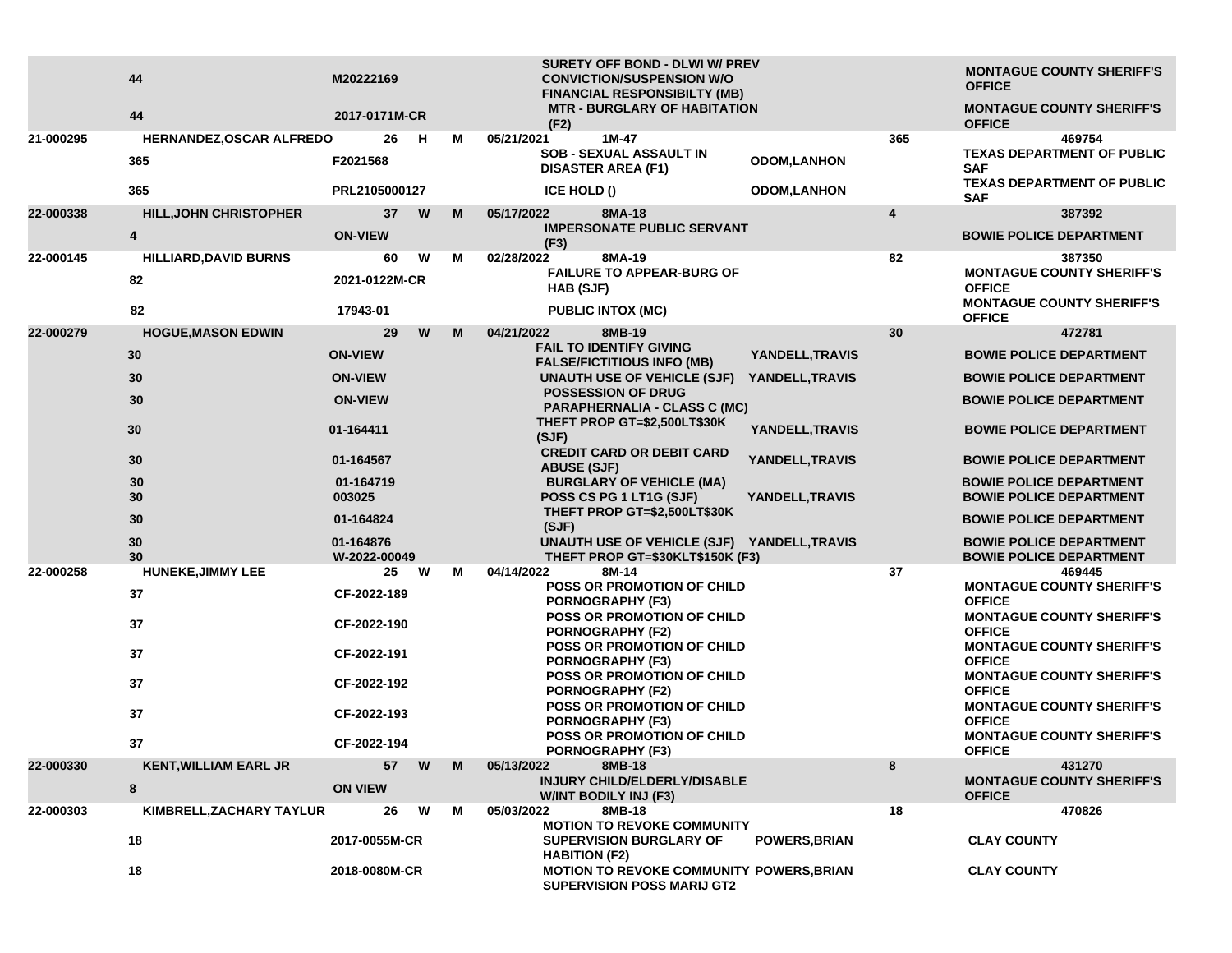|           | 18                                 | CJ-2022-240-D        |      |    | (SJF)                         | <b>OZLT=4OZ DRUG FREE ZONE</b><br><b>CRIMINAL MISCHIEF</b>                                                                |                        |     | <b>MONTAGUE COUNTY SHERIFF'S</b>                                                      |
|-----------|------------------------------------|----------------------|------|----|-------------------------------|---------------------------------------------------------------------------------------------------------------------------|------------------------|-----|---------------------------------------------------------------------------------------|
|           |                                    |                      |      |    |                               | GT=\$100LT\$750 (MB)                                                                                                      |                        |     | <b>OFFICE</b>                                                                         |
| 22-000212 | <b>KNOWLES, THOMAS MYRON</b><br>56 | 34<br><b>ON VIEW</b> | W    | м  | 03/26/2022<br>(F2)            | 8MB-21<br><b>MAN DEL CS PG 1 GT=1GLT4G</b>                                                                                | <b>RENFRO,ZACHARY</b>  | 56  | 423250<br><b>MONTAGUE COUNTY SHERIFF'S</b><br><b>OFFICE</b>                           |
|           | 56                                 | <b>ON VIEW</b>       |      |    | <b>TRANSPORT (MA)</b>         | <b>RESIST ARREST SEARCH OR</b>                                                                                            | RENFRO, ZACHARY        |     | <b>MONTAGUE COUNTY SHERIFF'S</b><br><b>OFFICE</b>                                     |
|           | 56                                 | 1707344D             |      |    |                               | <b>POSS CS PG 1/1-B LT 1G (SJF)</b>                                                                                       |                        |     | <b>MONTAGUE COUNTY SHERIFF'S</b><br><b>OFFICE</b>                                     |
|           | 56                                 | F20222675            |      |    |                               | FAIL TO COMPLY SEX OFF DUTY<br>TO REG LIFE/90 DAY (F2)                                                                    | RENFRO, ZACHARY,       |     | <b>MONTAGUE COUNTY SHERIFF'S</b><br><b>OFFICE</b>                                     |
| 22-000299 | <b>LEE, CLINTON GLEN</b>           | 41                   | W    | м  | 04/29/2022                    | 8MB-21                                                                                                                    |                        | 22  | 470666                                                                                |
|           | 22                                 | 2021-0186M-CR        |      |    |                               | MTP-POSS CS PG 1 LT1G (SJF)                                                                                               | <b>COLE.TIM</b>        |     | <b>MONTAGUE COUNTY SHERIFF'S</b><br><b>OFFICE</b><br><b>MONTAGUE COUNTY SHERIFF'S</b> |
|           | 22                                 | 21-066               |      |    |                               | DRIVING W/LIC INV - ODBF (MB)                                                                                             |                        |     | <b>OFFICE</b>                                                                         |
|           | 22                                 | M20222178            |      |    |                               | SOB /ASSAULY CAUSES BODILY<br>INJ/ FAM MMEMBER (MA)                                                                       |                        |     | <b>MONTAGUE COUNTY SHERIFF'S</b><br><b>OFFICE</b>                                     |
| 22-000254 | <b>LIRA, MIGUEL ANGEL</b>          | 38                   | H    | М  | 04/14/2022                    | <b>TRS-48</b>                                                                                                             |                        | 37  | 469884                                                                                |
|           | 37                                 | 2021-0013M-CR        |      |    | <b>MTR COMMUNITY</b><br>(SJF) | SUPERVISION-POSS CS PG 1 LT1G YANDELL, TRAVIS                                                                             |                        |     | <b>MONTAGUE COUNTY SHERIFF'S</b><br><b>OFFICE</b>                                     |
|           | 37                                 | 13282-01             |      |    |                               | <b>POSSESSION OF DRUG</b><br><b>PARAPHERNALIA - CLASS C (MC)</b>                                                          |                        |     | <b>MONTAGUE COUNTY SHERIFF'S</b><br><b>OFFICE</b>                                     |
|           | 37                                 | CM-2021-205          |      |    |                               | <b>S.O.B. / THEFT PROP</b><br>GT=\$750LT\$2,500 (MA)                                                                      |                        |     | <b>MONTAGUE COUNTY SHERIFF'S</b><br><b>OFFICE</b>                                     |
| 22-000291 | <b>LOWERY, MELISSA LYNN</b>        | 41                   | W    | F. | 04/27/2022                    | <b>FEM-43</b>                                                                                                             |                        | 24  | 469767                                                                                |
|           | 24                                 | 0500067095           |      |    | <b>BURNING (MC)</b>           | <b>CAPIAS - UNAUTHORIZED</b>                                                                                              |                        |     | <b>BOWIE POLICE DEPARTMENT</b>                                                        |
|           | 24                                 | 0500066851           |      |    | <b>BURNING (MC)</b>           | <b>CAPIAS - UNAUTHORIZED</b>                                                                                              |                        |     | <b>BOWIE POLICE DEPARTMENT</b>                                                        |
|           | 24<br>24                           | 0500067332<br>003021 |      |    | ARSON (F2)                    | <b>UNAUTHORIZED BURNING (MC)</b>                                                                                          | <b>JORDAN, COLLIN</b>  |     | <b>BOWIE POLICE DEPARTMENT</b><br><b>BOWIE POLICE DEPARTMENT</b>                      |
| 22-000228 | <b>MINYARD, RICHARD LAWRENCE</b>   | 29                   | W    | м  | 04/01/2022                    | 8MB-19                                                                                                                    |                        | 50  | 472381                                                                                |
|           | 50                                 | 2021-0200M-CR        |      |    | (F3)                          | FTA - POSS CS PG 1 GT=1GLT4G                                                                                              | <b>ALLEN, LAUREN</b>   |     | <b>MONTAGUE COUNTY SHERIFF'S</b><br><b>OFFICE</b>                                     |
| 22-000022 | <b>NEISS, JERRY ALAN</b>           | 35                   | W    | м  | 01/12/2022                    | 1M-46                                                                                                                     |                        | 129 | 464970                                                                                |
|           | 129                                | F20212625            |      |    |                               | <b>FAIL TO COMPLY SEX OFF DUTY</b><br>TO REG LIFE/ANNUAL (F3)                                                             | <b>JORDAN, COLLIN</b>  |     | <b>MONTAGUE COUNTY SHERIFF'S</b><br><b>OFFICE</b>                                     |
| 22-000216 | <b>NEWSOME, SONIA DANN</b>         | 46                   | W    | F. | 03/28/2022                    | <b>FEM-43</b>                                                                                                             |                        | 54  | 472757                                                                                |
|           | 54                                 | F20222667            |      |    |                               | <b>FORGERY GOVT/NATIONAL</b><br><b>INST/MONEY/SECURITY (F3)</b><br><b>FORGERY GOVT/NATIONAL</b>                           | <b>MARSH, LEE ANN</b>  |     | <b>MONTAGUE COUNTY SHERIFF'S</b><br><b>OFFICE</b><br><b>MONTAGUE COUNTY SHERIFF'S</b> |
|           | 54                                 | F20222668            |      |    |                               | <b>INST/MONEY/SECURITY (F3)</b>                                                                                           | Marsh, Lee Ann         |     | <b>OFFICE</b>                                                                         |
| 22-000243 | <b>OWENS, ANGELA MICHELLE</b>      | 37                   | W    |    | 04/06/2022                    | FEM-44                                                                                                                    |                        | 45  | 458568                                                                                |
|           | 45                                 | 2021-0040M-CR        |      |    |                               | <b>FAILURE TO APPEAR DECLARING</b><br><b>BOND INSUFFICIENT UNAUTH USEROTRAMBLE, CHE</b><br>OF VEHICLE (SJF)               |                        |     | <b>MONTAGUE COUNTY SHERIFF'S</b><br><b>OFFICE</b>                                     |
|           | 45                                 | 2021-0067M-CR        |      |    |                               | <b>FAILURE TO APPEAR-DECLARING</b><br><b>BOND INSUFFICIENT- POSS CS PG ROTRAMBLE, CHE</b><br>1 LT 1 G DRUG FREE ZONE (F3) |                        |     | <b>MONTAGUE COUNTY SHERIFF'S</b><br><b>OFFICE</b>                                     |
|           | 45                                 | 2021FW003085         |      |    |                               | POSS CS PG 1 GT=1GLT4G (F3)                                                                                               | <b>CUMMINGS, ERICK</b> |     | <b>MONTAGUE COUNTY SHERIFF'S</b><br><b>OFFICE</b>                                     |
| 21-000266 | <b>SANDERS, LANE JOSEPH</b>        |                      | 25 W | M  | 05/07/2021                    | 8M-14                                                                                                                     |                        | 379 | 471332                                                                                |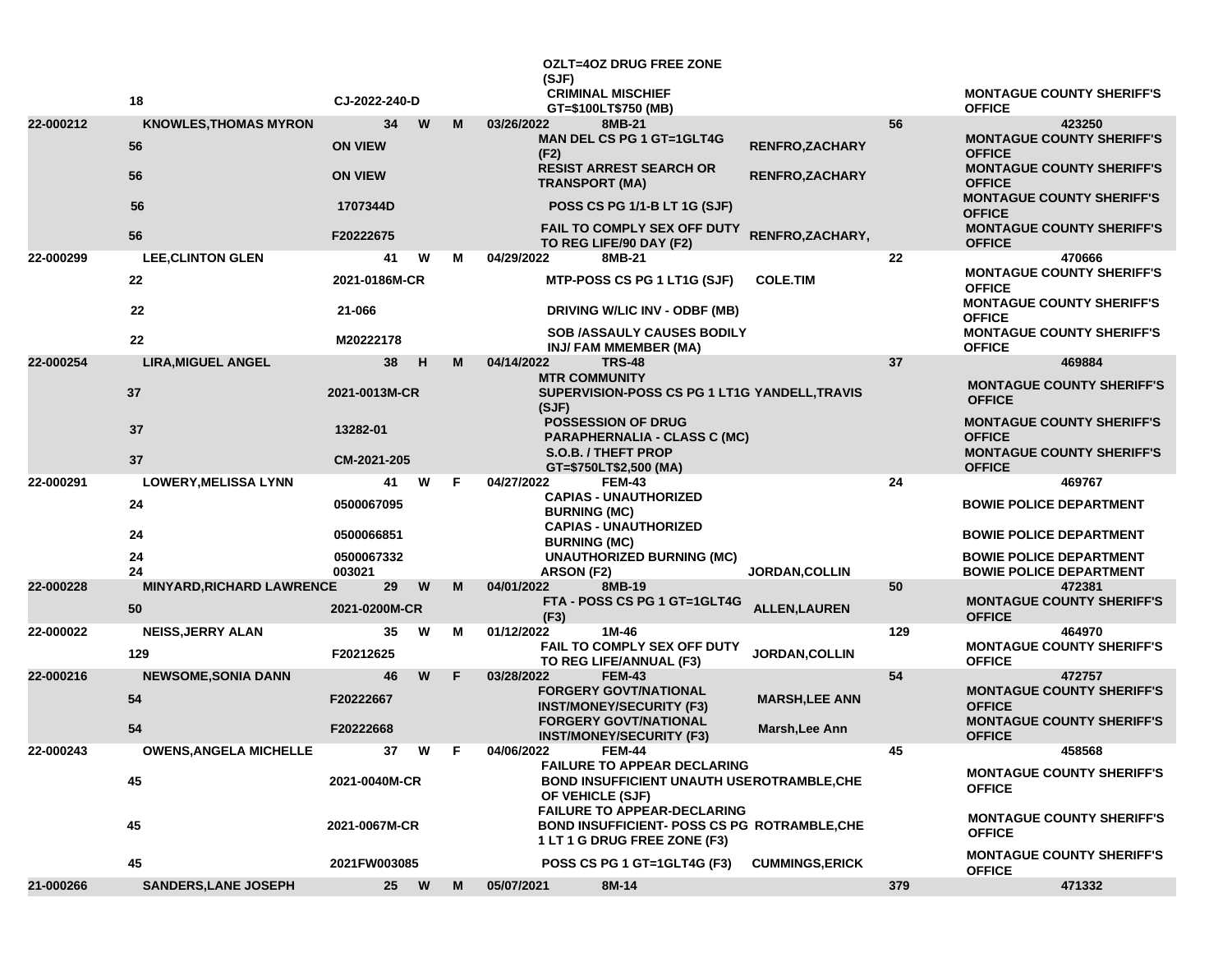|           | 379<br>379                            | 2020-0133M-CR<br>2020-0134M-CR |    | MTP - POSS CS PG 1<br>GT=4GLT200G (F2)<br><b>MTP - EVADING ARREST</b><br><b>DETENTION W/VEH OR</b><br><b>WATERCRAFT (SJF)</b> | <b>WILLIAMS, ROGER</b><br>Williams, Roger |     | <b>BOWIE POLICE DEPARTMENT</b><br><b>BOWIE POLICE DEPARTMENT</b>                      |
|-----------|---------------------------------------|--------------------------------|----|-------------------------------------------------------------------------------------------------------------------------------|-------------------------------------------|-----|---------------------------------------------------------------------------------------|
|           | 379                                   | <b>ON VIEW</b>                 |    | <b>RESIST ARREST SEARCH OR</b><br><b>TRANSPORT (MA)</b>                                                                       | Williams, Roger                           |     | <b>BOWIE POLICE DEPARTMENT</b>                                                        |
| 22-000257 | <b>SNIDER, KENNETH CHARLES</b>        | 44<br>W                        | м  | 04/14/2022<br>8MA-19                                                                                                          |                                           | 37  | 392980                                                                                |
|           | 37                                    | 2018-0219M-CR                  |    | MTR - POSS CS PG 1 LT1G (SJF)                                                                                                 | <b>RENFRO,ZACHARY</b>                     |     | <b>MONTAGUE COUNTY SHERIFF'S</b><br><b>OFFICE</b>                                     |
|           | 37                                    | 003020                         |    | <b>SOB-POSS MARIJ LT2OZ (MB)</b>                                                                                              | <b>RENFRO, ZACHARY</b>                    |     | <b>MONTAGUE COUNTY SHERIFF'S</b><br><b>OFFICE</b>                                     |
|           | 37                                    | <b>ON VIEW</b>                 |    | POSS CS PG 1 LT1G DRUG FREE<br>ZONE (F3)                                                                                      | RENFRO, ZACHARY                           |     | <b>MONTAGUE COUNTY SHERIFF'S</b><br><b>OFFICE</b>                                     |
|           | 37                                    | <b>ON VIEW</b>                 |    | <b>DRIVING W/LIC INV W/PREV</b><br><b>CONV/SUSP/W/O FIN RES (MB)</b>                                                          |                                           |     | <b>MONTAGUE COUNTY SHERIFF'S</b><br><b>OFFICE</b>                                     |
| 22-000026 | <b>STEWART, SILVER SHADOW</b>         | 25<br>W                        | M  | 01/14/2022<br><b>TRS-48</b>                                                                                                   |                                           | 127 | 469271                                                                                |
|           | 127                                   | <b>ON VIEW</b>                 |    | <b>MAN DEL CS PG 2 OR 2-A</b><br>GT=4GLT400G (F1)                                                                             | <b>JORDAN, COLLIN</b>                     |     | <b>MONTAGUE COUNTY SHERIFF'S</b><br><b>OFFICE</b><br><b>MONTAGUE COUNTY SHERIFF'S</b> |
|           | 127                                   | <b>ON VIEW</b>                 |    | POSS MARIJ GT4OZLT=5LBS (SJF) JORDAN, COLLIN                                                                                  |                                           |     | <b>OFFICE</b>                                                                         |
|           | 127                                   | <b>ON VIEW</b>                 |    | THEFT PROP GT=\$2,500LT\$30K<br>(SJF)                                                                                         | JORDAN, COLIN                             |     | <b>MONTAGUE COUNTY SHERIFF'S</b><br><b>OFFICE</b>                                     |
|           | 127                                   | <b>ON VIEW</b>                 |    | <b>MAN DEL CS PG 1 GT=1GLT4G</b><br>(F2)                                                                                      | JORDAN, COLLIN                            |     | <b>MONTAGUE COUNTY SHERIFF'S</b><br><b>OFFICE</b>                                     |
|           | 127                                   | <b>ON VIEW</b>                 |    | <b>IMPERSONATE PUBLIC SERVANT</b><br>(F3)                                                                                     | <b>JORDAN, COLLIN</b>                     |     | <b>MONTAGUE COUNTY SHERIFF'S</b><br><b>OFFICE</b>                                     |
|           | 127                                   | 2021-0001M-CR                  |    | <b>MOTION TO PROCEED W/ ADJ</b><br>GUILT-POSS CS PG1<1G (SJF)                                                                 |                                           |     | <b>MONTAGUE COUNTY SHERIFF'S</b><br><b>OFFICE</b><br><b>MONTAGUE COUNTY SHERIFF'S</b> |
|           | 127                                   | M20222151                      |    | <b>BURGLARY OF VEHICLE (MA)</b>                                                                                               | <b>JORDAN,COLLIN</b>                      |     | <b>OFFICE</b>                                                                         |
| 22-000310 | STRICKLAND, SHELLEE RENA              | W<br>47                        | F. | <b>FEM-43</b><br>05/05/2022<br><b>FAILURE TO APPEAR DECLARING</b>                                                             |                                           | 16  | 472282                                                                                |
|           | 16                                    | 2021-0129M-CR                  |    | <b>BOND INSUFFICIENT- POSS CS PG YANDELL, TRAVIS</b><br>1 LT 1 G (SJF)                                                        |                                           |     | <b>MONTAGUE COUNTY SHERIFF'S</b><br><b>OFFICE</b>                                     |
|           | 16                                    | M20222174                      |    | <b>SURETY OFF BOND - POSS MARIJ</b><br>LT 20Z (MB)                                                                            |                                           |     | <b>MONTAGUE COUNTY SHERIFF'S</b><br><b>OFFICE</b>                                     |
| 22-000342 | <b>THOMAS, CASSANDRA MERCEDES</b>     | 32 <sub>2</sub><br>W           | F  | <b>FEM-43</b><br>05/18/2022                                                                                                   |                                           | 3   | 471034                                                                                |
|           | 3<br>3                                | 2021-0152M-CR                  |    | <b>MTP-PROH SUBSTANCE/ITEM IN</b><br><b>CORR/CIV COM FACILITY (F3)</b><br>POSS CS PG 1 LT1G DRUG FREE                         |                                           |     | <b>MONTAGUE COUNTY SHERIFF'S</b><br><b>OFFICE</b>                                     |
|           |                                       | 000000<br>45<br>W              |    | ZONE (F3)<br><b>SEG-23</b>                                                                                                    |                                           |     | 469602                                                                                |
| 22-000334 | <b>TOWERY, CHRISTOPHER JAMES</b><br>6 | <b>ON VEIW</b>                 | м  | 05/15/2022<br><b>UNAUTH USE OF VEHICLE (SJF)</b>                                                                              |                                           | 6   | <b>NOCONA POLICE DEPARTMENT</b>                                                       |
| 22-000287 | <b>WHITFIELD, DON LEE</b>             | W<br>20                        | M  | 04/25/2022<br>8MA-18<br>JUDGMENT-ASSAULT PUBLIC                                                                               |                                           | 26  | 472260<br><b>MONTAGUE COUNTY SHERIFF'S</b>                                            |
|           | 26                                    | 2020-0162M-CR                  |    | <b>SERVANT (F3)</b>                                                                                                           |                                           |     | <b>OFFICE</b>                                                                         |
| 22-000318 | <b>WHITFIELD, WELDON WILLIAM</b>      | W<br>41                        | М  | 05/09/2022<br>8MA-19                                                                                                          |                                           | 12  | 463595<br><b>MONTAGUE COUNTY SHERIFF'S</b>                                            |
|           | 12                                    | 0500066023                     |    | <b>FAILURE TO APPEAR (MC)</b>                                                                                                 |                                           |     | <b>OFFICE</b>                                                                         |
|           | 12                                    | 0500065915                     |    | <b>POSSESSION OF DRUG</b><br><b>PARAPHERNALIA - CLASS C (MC)</b>                                                              |                                           |     | <b>MONTAGUE COUNTY SHERIFF'S</b><br><b>OFFICE</b>                                     |
|           | 12                                    | <b>ON-VIEW</b>                 |    | POSS CS PG 1 GT=4GLT200G DFZ BARBER, WELDON<br>(F2)                                                                           |                                           |     | <b>MONTAGUE COUNTY SHERIFF'S</b><br><b>OFFICE</b>                                     |
|           | 12                                    | <b>ON-VIEW</b>                 |    | <b>TAMPER/FABRICATE PHYS EVID</b><br><b>W/INTENT TO IMPAIR (F3)</b>                                                           | <b>BARBER, BRUCE</b>                      |     | <b>MONTAGUE COUNTY SHERIFF'S</b><br><b>OFFICE</b>                                     |